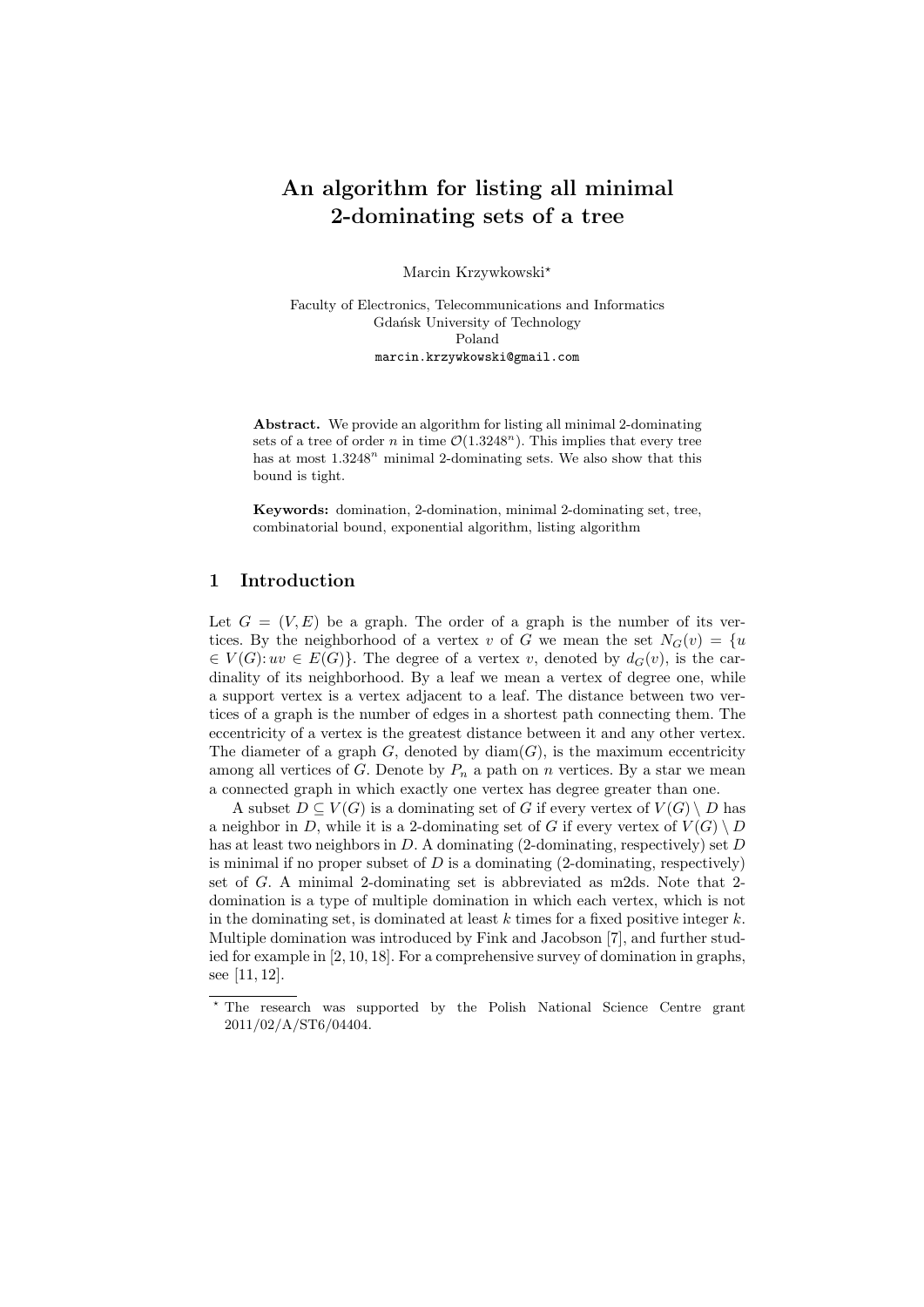#### **Observation 1** *Every leaf of a graph G is in every* 2*-dominating set of G.*

One of the typical questions in graph theory is how many subgraphs of a given property can a graph on *n* vertices have. For example, the famous Moon and Moser theorem [17] says that every graph on *n* vertices has at most  $3^{n/3}$  maximal independent sets.

Combinatorial bounds are of interest not only on their own, but also because they are used for algorithm design as well. Lawler [16] used the Moon-Moser bound on the number of maximal independent sets to construct an  $(1 + \sqrt[3]{3})^n$  $\cdot n^{\mathcal{O}(1)}$  time graph coloring algorithm, which was the fastest one known for twenty-five years. In 2003 Eppstein [6] reduced the running time of a graph coloring to  $\mathcal{O}(2.4151^n)$ . In 2006 the running time was reduced [1, 14] to  $\mathcal{O}(2^n)$ . For an overview of the field, see [9].

Fomin et al. [8] constructed an algorithm for listing all minimal dominating sets of a graph on *n* vertices in time  $\mathcal{O}(1.7159^n)$ . There were also given graphs (*n*/6 disjoint copies of the octahedron) having  $15^{n/6} \approx 1.5704^n$  minimal dominating sets. This establishes a lower bound on the running time of an algorithm for listing all minimal dominating sets of a given graph.

The number of maximal independent sets in trees was investigated in [19]. Couturier et al. [5] considered minimal dominating sets in various classes of graphs. The authors of [13] investigated the enumeration of minimal dominating sets in graphs.

Bród and Skupien<sup>[3]</sup> gave bounds on the number of dominating sets of a tree. They also characterized the extremal trees. The authors of [4] investigated the number of minimal dominating sets in trees containing all leaves.

In [15] an algorithm was given for listing all minimal dominating sets of a tree of order *n* in time  $\mathcal{O}(1.4656^n)$ , implying that every tree has at most  $1.4656^n$ minimal dominating sets. An infinite family of trees for which the number of minimal dominating sets exceeds 1*.*4167*<sup>n</sup>* was also given. This established a lower bound on the running time of an algorithm for listing all minimal dominating sets of a given tree.

We provide an algorithm for listing all minimal 2-dominating sets of a tree of order *n* in time  $\mathcal{O}(1.3248^n)$ . This implies that every tree has at most  $1.3248^n$ minimal 2-dominating sets. We also show that this bound is tight.

### **2 Results**

We describe an algorithm for listing all minimal 2-dominating sets of a given input tree. We prove that the running time of the algorithm is  $\mathcal{O}(1.3248^n)$ , implying that every tree has at most 1*.*3248*<sup>n</sup>* minimal 2-dominating sets.

**Theorem 2** *Every tree*  $T$  *of order*  $n$  *has at most*  $\alpha^n$  *minimal* 2*-dominating sets, where*  $\alpha \approx 1.32472$  *is the positive solution of the equation*  $x^3 - x - 1 = 0$ *.* 

*Proof.* In our algorithm, the iterator of the solutions for a tree T is denoted by  $\mathcal{F}(T)$ . To obtain the upper bound on the number of minimal 2-dominating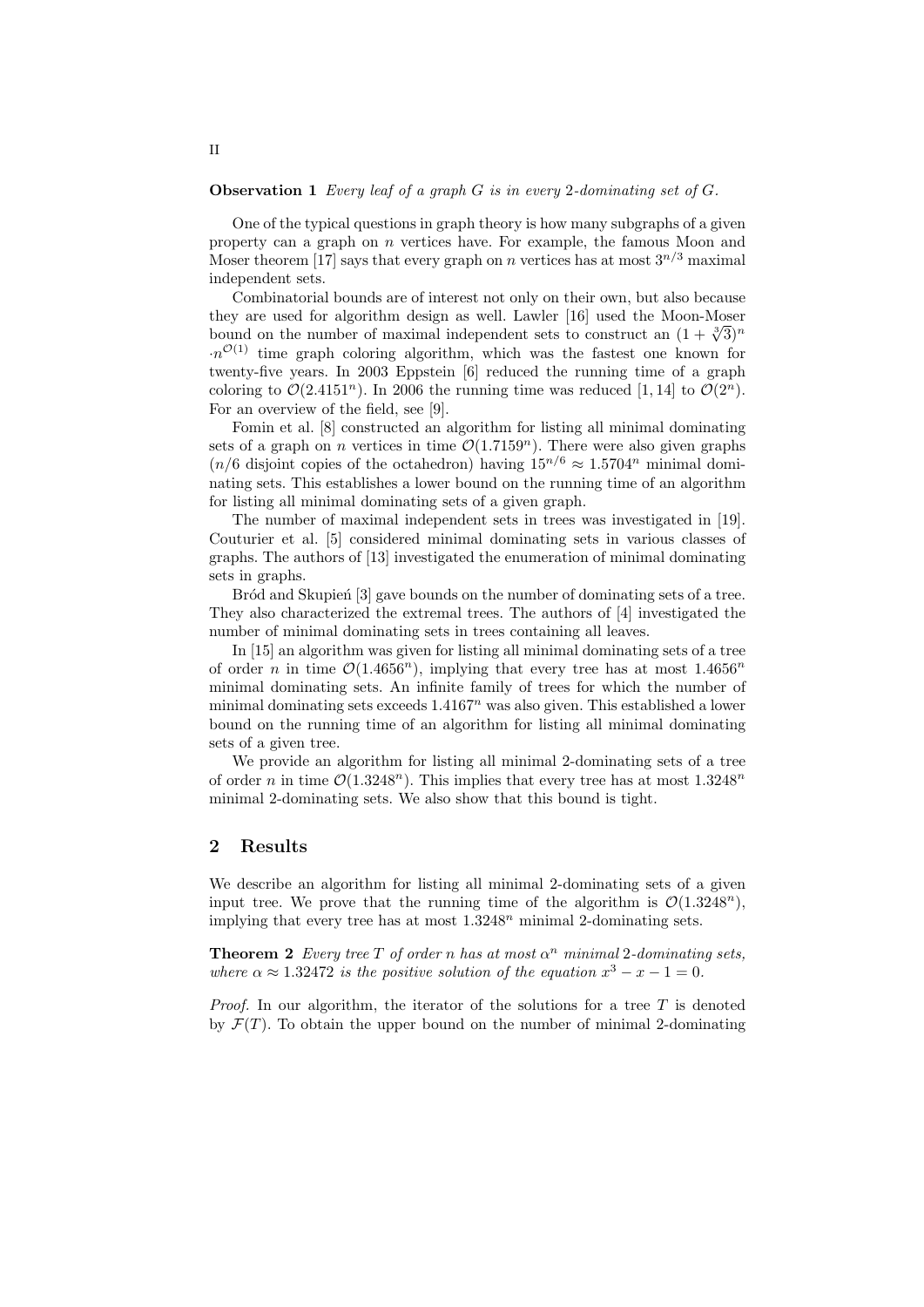sets of a tree, we prove that the algorithm lists these sets in time  $\mathcal{O}(1.3248^n)$ . Notice that the diameter of a tree can easily be determined in polynomial time. If diam(*T*) = 0, then *T* = *P*<sub>1</sub> = *v*<sub>1</sub>. Let  $\mathcal{F}(T) = \{\{v_1\}\}\$ . Obviously,  $\{v_1\}$  is the only m2ds of the path  $P_1$ . We have  $n = 1$  and  $|\mathcal{F}(T)| = 1$ . We also have  $1 < \alpha$ . If diam(*T*) = 1, then  $T = P_2 = v_1v_2$ . Let  $\mathcal{F}(T) = \{\{v_1, v_2\}\}\.$  It is easy to observe that  $\{v_1, v_2\}$  is the only m2ds of the path  $P_2$ . We have  $n = 2$  and  $|\mathcal{F}(T)| = 1$ . Obviously,  $1 < \alpha^2$ . If diam(*T*) = 2, then *T* is a star. Denote by *x* the support vertex of *T*. Let  $\mathcal{F}(T) = \{V(T) \setminus \{x\}\}\.$  It is easy to observe that  $V(T) \setminus \{x\}$  is the only m2ds of the tree *T*. We have  $n \geq 3$  and  $|\mathcal{F}(T)| = 1$ . Obviously,  $1 < \alpha^n$ .

Now consider trees *T* with diam(*T*)  $\geq$  3. The results we obtain by the induction on the number *n*. Assume that they are true for every tree *T ′* of order  $n' < n$ . The tree *T* can easily be rooted at a vertex *r* of maximum eccentricity  $diam(T)$  in polynomial time. A leaf, say *t*, at maximum distance from *r*, can also be easily computed in polynomial time. Let *v* denote the parent of *t* and let *u* denote the parent of *v* in the rooted tree. If  $\text{diam}(T) \geq 4$ , then let *w* denote the parent of *u*. By  $T_x$  we denote the subtree induced by a vertex *x* and its descendants in the rooted tree *T*.

If  $d_T(v) \geq 3$ , then let  $T' = T - T_v$  and let  $T''$  differ from  $T'$  only in that it has the vertex *v*. Let  $\mathcal{F}(T)$  be as follows,

$$
\{D' \cup V(T_v) \setminus \{v\} : D' \in \mathcal{F}(T')\}
$$
  

$$
\cup \{D'' \cup V(T_v) \setminus \{v\} : D'' \in \mathcal{F}(T'')
$$
 and 
$$
D'' \setminus \{v\} \notin \mathcal{F}(T')\}.
$$

Let us observe that all elements of  $\mathcal{F}(T)$  are minimal 2-dominating sets of the tree *T*. Now let *D* be any m2ds of *T*. Observation 1 implies that  $V(T_n)\setminus\{v\} \subseteq D$ . If  $v \notin D$ , then observe that  $D \cap V(T')$  is an m2ds of the tree  $T'$ . By the inductive hypothesis we have  $D \cap V(T') \in \mathcal{F}(T')$ . Now assume that  $v \in D$ . It is easy to observe that  $D \cap V(T'')$  is an m2ds of the tree  $T''$ . By the inductive hypothesis we have  $D \cap V(T'') \in \mathcal{F}(T'')$ . The set  $D \cap V(T')$  is not an m2ds of the tree  $T'$ , otherwise  $D \setminus \{v\}$  is a 2-dominating set of the tree *T*, a contradiction to the minimality of *D*. By the inductive hypothesis we have  $D \cap V(T') \notin \mathcal{F}(T')$ . Therefore  $\mathcal{F}(T)$  contains all minimal 2-dominating sets of the tree *T*. Now we get  $|\mathcal{F}(T)| = |\mathcal{F}(T')| + |\{D'' \in \mathcal{F}(T'') : D'' \setminus \{v\} \notin \mathcal{F}(T')\}| \leq |\mathcal{F}(T')| + |\mathcal{F}(T'')|$  $\leq \alpha^{n-3} + \alpha^{n-2} = \alpha^{n-3}(\alpha+1) = \alpha^{n-3} \cdot \alpha^3 = \alpha^n$ .

If  $d_T(v) = 2$  and  $d_T(v) \ge 3$ , then let  $T' = T - T_v$ ,  $T'' = T - T_u$ , and

$$
\mathcal{F}(T) = \{D' \cup \{t\}: u \in D' \in \mathcal{F}(T')\} \cup \{D'' \cup V(T_u) \setminus \{u\}: D'' \in \mathcal{F}(T'')\}.
$$

Let us observe that all elements of  $\mathcal{F}(T)$  are minimal 2-dominating sets of the tree *T*. Now let *D* be any m2ds of *T*. By Observation 1 we have  $t \in D$ . If  $v \notin D$ , then  $u \in D$  as the vertex *v* has to be dominated twice. Observe that  $D \setminus \{t\}$  is an m2ds of the tree *T'*. By the inductive hypothesis we have  $D \setminus \{t\} \in \mathcal{F}(T')$ . Now assume that  $v \in D$ . We have  $u \notin D$ , otherwise  $D \setminus \{v\}$  is a 2-dominating set of the tree *T*, a contradiction to the minimality of *D*. Observe that  $D \cap V(T'')$  is an m2ds of the tree  $T''$ . By the inductive hypothesis we have  $D \cap V(T'') \in \mathcal{F}(T'')$ . Therefore  $\mathcal{F}(T)$  contains all minimal 2-dominating sets of the tree T. Now we get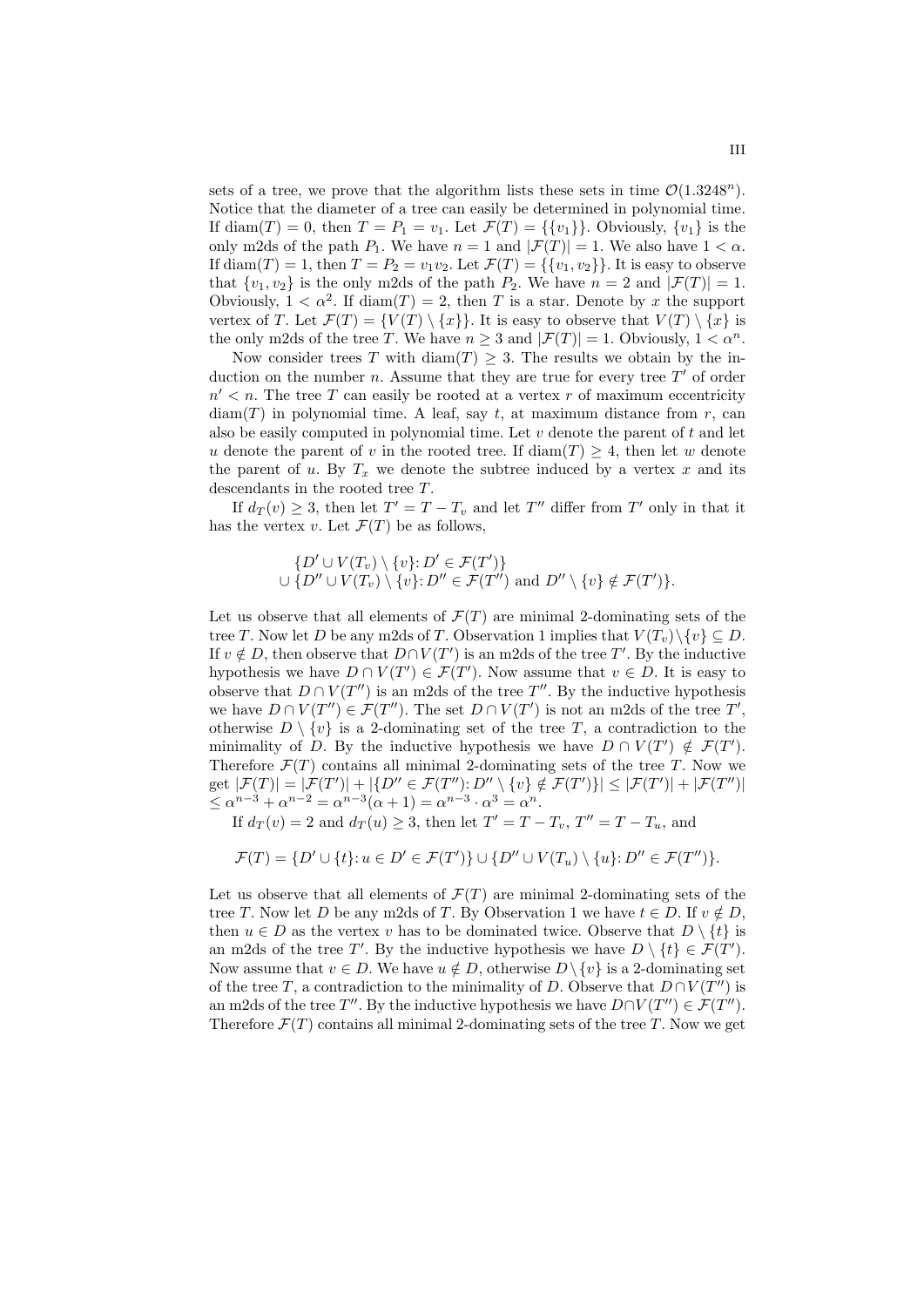$$
|\mathcal{F}(T)| = |\{D' \in \mathcal{F}(T') : u \in D'\}| + |\mathcal{F}(T'')| \le |\mathcal{F}(T')| + |\mathcal{F}(T'')| \le \alpha^{n-2} + \alpha^{n-3}
$$
  
=  $\alpha^{n-3}(\alpha + 1) = \alpha^{n-3} \cdot \alpha^3 = \alpha^n$ .  
If  $d_T(v) = d_T(u) = 2$ , then let  $T' = T - T_v$ ,  $T'' = T - T_u$ , and  
 $\mathcal{F}(T) = \{D' \cup \{t\} : D' \in \mathcal{F}(T')\} \cup \{D'' \cup \{v, t\} : w \in D'' \in \mathcal{F}(T'')\}.$ 

Let us observe that all elements of  $\mathcal{F}(T)$  are minimal 2-dominating sets of the tree *T*. Now let *D* be any m2ds of *T*. By Observation 1 we have  $t \in D$ . If  $v \notin D$ , then observe that  $D \setminus \{t\}$  is an m2ds of the tree T'. By the inductive hypothesis we have  $D \setminus \{t\} \in \mathcal{F}(T')$ . Now assume that  $v \in D$ . We have  $u \notin D$ , otherwise  $D \setminus \{v\}$  is a 2-dominating set of the tree *T*, a contradiction to the minimality of *D*. Moreover, we have  $w \in D$  as the vertex *u* has to be dominated twice. Observe that  $D \setminus \{v, t\}$  is an m2ds of the tree  $T''$ . By the inductive hypothesis we have  $D \setminus \{v, t\} \in \mathcal{F}(T'')$ . Therefore  $\mathcal{F}(T)$  contains all minimal 2-dominating sets of the tree *T*. Now we get  $|\mathcal{F}(T)| = |\mathcal{F}(T')| + |\{D'' \in \mathcal{F}(T'') : w \in D''\}|$  $\leq |\mathcal{F}(T')| + |\mathcal{F}(T'')| \leq \alpha^{n-2} + \alpha^{n-3} = \alpha^{n-3}(\alpha+1) = \alpha^{n-3} \cdot \alpha^3 = \alpha^n.$ 

We now show that paths attain the bound from the previous theorem.

**Proposition 3** *For positive integers n, let a<sup>n</sup> denote the number of minimal* 2*-dominating sets of the path Pn. We have*

$$
a_n = \begin{cases} 1 & \text{if } n \le 3; \\ a_{n-3} + a_{n-2} & \text{if } n \ge 4. \end{cases}
$$

*Proof.* It is easy to see that a path on at most three vertices has exactly one minimal 2-dominating set. Now assume that  $n \geq 4$ . Let  $T' = T - v_n - v_{n-1}$  and  $T'' = T' - v_{n-2}$ . It follows from the last paragraph of the proof of Theorem 2 that  $a_n = a_{n-3} + a_{n-2}$ .

Solving the recurrence  $a_n = a_{n-3} + a_{n-2}$ , we get  $\lim_{n \to \infty} \sqrt[n]{a_n} = \alpha$ , where  $\alpha \approx 1.3247$  is the positive solution of the equation  $x^3 - x - 1 = 0$ . This implies that the bound from Theorem 2 is tight.

It is an open problem to prove the tightness of an upper bound on the number of minimal dominating sets of a tree. In [15] it has been proved that any tree of order *n* has less than  $1.4656^n$  minimal dominating sets. A family of trees having more than 1.4167<sup>n</sup> minimal dominating sets has also been given.

### **References**

- 1. A. Björklund and T. Husfeldt, *Inclusion-exclusion algorithms for counting set partitions,* Proceedings of FOCS 2006, 575–582.
- 2. M. Blidia, O. Favaron, and R. Lounes, *Locating-domination,* 2*-domination and independence in trees,* Australasian Journal of Combinatorics 42 (2008), 309–316.
- 3. D. Br´od and Z. Skupie´n, *Trees with extremal numbers of dominating sets,* Australasian Journal of Combinatorics 35 (2006), 273–290.
- 4. D. Br´od, A. W loch, and I. W loch, *On the number of minimal dominating sets including the set of leaves in trees,* International Journal of Contemporary Mathematical Sciences 4(2009), 1739–1748.

IV